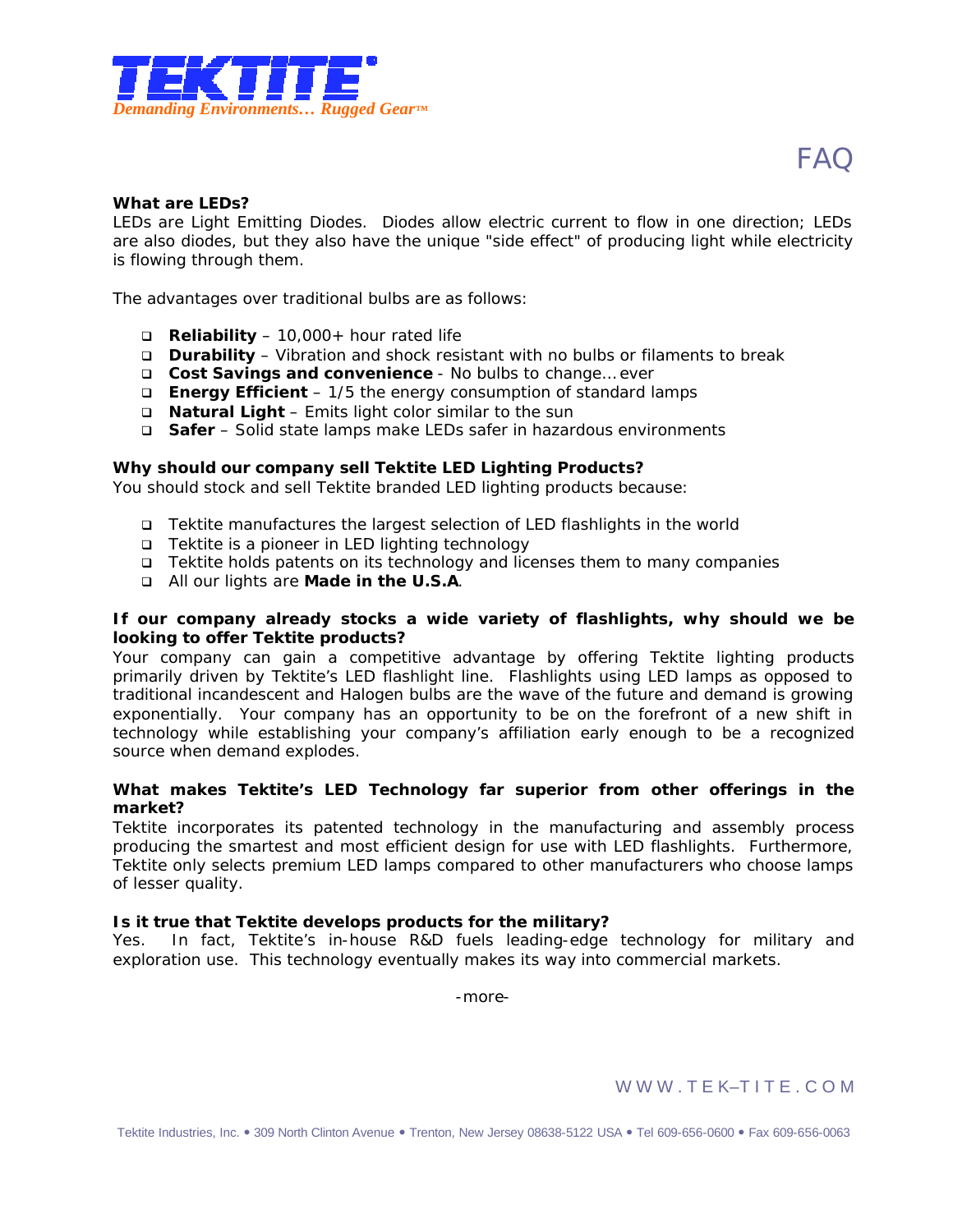

#### **How can Tektite claim they make the most rugged flashlight in the world?**

Our flagship flashlight, the Excursion™ Pro - 19 LED Flashlight, was designed to meet the harsh demands of any emergency imaginable with durability and performance features that separate it from anything else available. The Excursion<sup>™</sup> Pro utilizes three D-cell batteries offering more than 20 times the battery life of regular incandescent flashlights. This is done in part through Tektite's patented LED circuitry. The LED lamps offer over 10,000 hours of continuous life and are virtually impossible to break unlike traditional incandescent bulbs. Each flashlight is computer-machined from solid bar stock 6160 aluminum, maximizing strength compared with other aluminum flashlights that use thin-walled tube stock. Additionally, double O-ring seals give it an underwater depth rating to over 1,000 feet. Even its Lexan<sup>®</sup> lens is optically designed to maximize the powerful light output. We challenge anyone to the Tektite Torcher™ Test.

#### **What makes Tektite flashlights so tough?**

Tektite only uses the best materials to manufacture the MOST DURABLE FLASHLIGHTS IN THE WORLD<sup>SM</sup>.

- q To maximize strength, our aluminum flashlight bodies are CNC-machined from solid bar stock 6160 aluminum—rather than cheap, tube stock aluminum.
- $Q$  Our LEXAN<sup>®</sup> lenses are made from the same material used to maximize impact resistance in bulletproof glass.
- q Even our polymer flashlight bodies are made from high-quality engineering resins to ensure they won't fail underwater, in extreme weather conditions or from severe impacts.

# **How diverse is Tektite's product selection?**

Tektite offers a wide variety of light products that many other companies do not manufacture. Most flashlight manufacturers make flashlights from either plastic or aluminum as their material of choice; Tektite offers both choices. Below are Tektite's product categories:

- **Q** LED Flashlights
- **q** HID Lights
- q Lanterns & Flashlights
- q Strobes
- □ Marker Lights
- **q** Specialty Lights

#### **Is it true that a Tektite LED flashlight can pay for itself just in battery savings?**

Yes. For example, if someone uses a traditional two D cell flashlight for an average of six hours per week, one would need to purchase and replace approximately 600 alkaline D-cell batteries each year. Based on a cost of \$1.50 per alkaline D cell battery, the person has spent \$900 on top of the initial purchase price to power the flashlight in just one year. Multiply that by the number of people in a company and the result is a staggering expense.

-more-

# WWW.TEK-TITE.COM